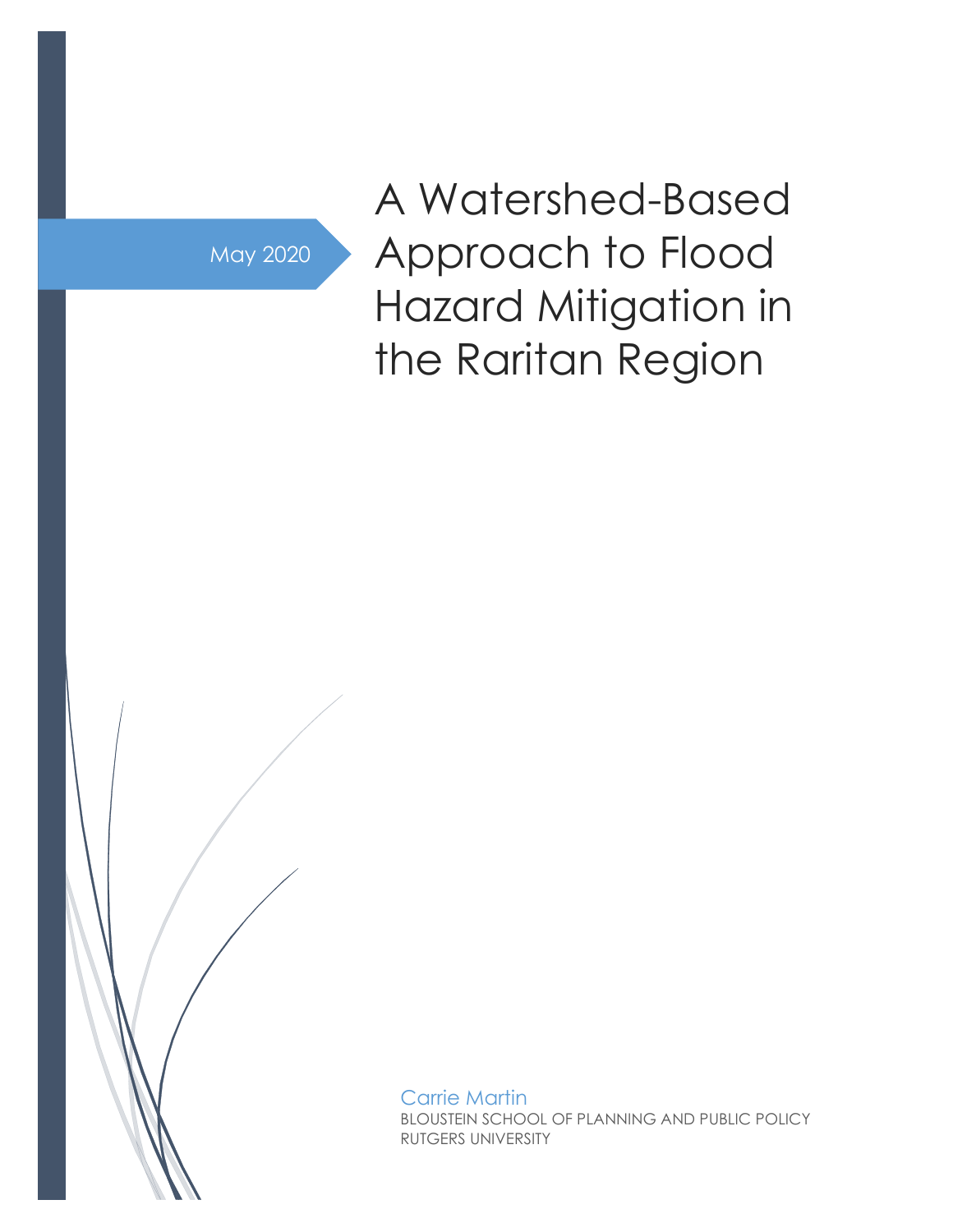# **Abstract**

This study examines the flood mitigation plans of the seven counties of the Raritan River watershed to better understand local government flood mitigation planning in the region. In addition, key informant interviews were conducted with federal, state, and county representatives to better understand their perspectives. This study examines how county agencies analyze flood risks and mitigation strategies at the watershed level, the challenges that hazard mitigation planners face when thinking and acting at the watershed scale, as well as the challenges that come with preparing for future conditions.

# **Introduction**

## Hazard Mitigation Planning

Hazard mitigation involves acting before a hazard occurs to lessen the negative effects of the hazard on people, property, and the economy. A Hazard Mitigation Plan (HMP) lays out how a government intends to take action to prepare for hazard events (Coastal Hazards Center et al., n.d.). The Disaster Mitigation Act of 2000 mandates that local governments across the United States create HMPs, to be reviewed and approved by the Federal Emergency Management Agency (FEMA), before their community can receive federal funding for hazard mitigation and disaster recovery (Frazier et al., 2013).

FEMA requires that every Hazard Mitigation Plan cover the entire mitigation planning process, from the identification and prioritization of hazards affecting the community to a list of intended government actions to prepare and protect the community (Frazier et al., 2013). Federal regulations also stipulate an ongoing update process: local governments must publish HMP updates every five years to maintain their federal grant eligibility (FEMA, 2011).

Although FEMA dictates the HMP planning process, local governments can control the plan's geographic scope. HMPs can cover a single jurisdiction (i.e. municipality) or multiple jurisdictions (i.e. a county and its municipal jurisdictions). In New Jersey, counties create multijurisdictional HMPs. New Jersey counties spearhead the planning effort and create a plan that profiles hazards and mitigation actions for each of their municipalities; once adopted by a municipality, the county plan meets the federal mandate for that municipality.

## Hazard Mitigation Planning and a Watershed-Based Approach

Multi-jurisdictional hazard mitigation planning need not be only a county and its municipalities; rather, multi-jurisdictional hazard mitigation planning, or flood mitigation planning, can have a nature-based geographic scope rather than a human-based geographic scope. For example, a watershed-based approach was taken by the Delaware River Basin Commission (DRBC) in 2008. DRBC published the *Multi-Jurisdictional Flood Mitigation Plan for the Non-Tidal NJ Section of the Delaware River Basin* along with the New Jersey Department of Environmental Protection (NJDEP) and the New Jersey Office of Emergency Management (NJOEM). The plan's geographic scope included forty-three municipalities from Hunterdon, Mercer, Warren, and Sussex counties in New Jersey that all experience flooding from the Delaware River and its tributaries (DRBC, 2008).

A watershed-based approach, in the words of the DRBC (2008), "ensure[s] that final mitigation actions address both local jurisdictional needs and regional multi-jurisdictional needs". This is because a watershed-based approach accounts for the ways in which upstream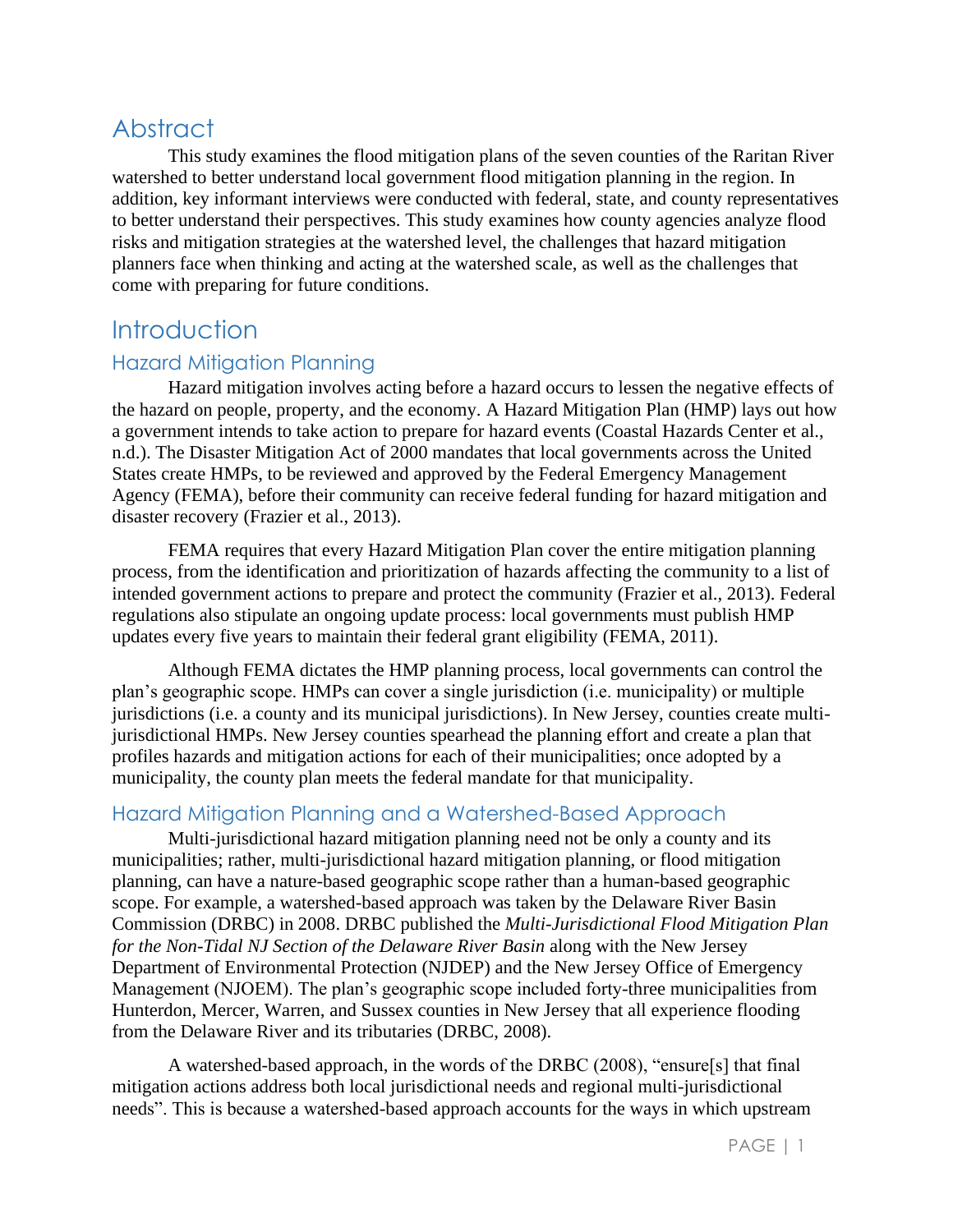land use decisions impact downstream flood conditions. In a watershed, precipitation falls and can either seep into the ground or flow as runoff into a storm drain or waterbody (NOAA, 2018). When precipitation falls on impervious (paved) surfaces, it rapidly flows as runoff, which increases the likelihood of a flood event (NOAA, 2018; Frazer, 2005; National Research Council, 1999). Further, increased impervious surface cover upstream increases the volume of runoff that flows into storm drains and rivers and can extend this increased possibility of flood to downstream communities (Asdak et al., 2018). Increased development changes the "historical frequency" of flood events in that area, meaning that the stormwater flowing into streams that have historically experienced much less runoff are more likely to result in "a catastrophic flood" (Frazer, 2005).

Further, future conditions in New Jersey expect to also increase the severity of flooding. Research indicates that climate change will increase the frequency and severity of major rainfall events in New Jersey (Broccoli, 2019). Flooding will also likely be exacerbated due to increased impervious surface cover, decreased riparian areas, and increased pressure on underperforming stormwater infrastructure in the Raritan River Basin in particular (Malone et al., 2018). Future conditions amplify the urgency for comprehensive flood mitigation action.

A watershed-based approach draws its power from its regional perspective, connecting upstream and downstream communities and accounting for regional land use practices. Challenges arise when there are multiple government entities with the watershed. Critically, cooperation is necessary because although a watershed approach looks beyond municipal boundaries, municipalities alone have control over land use decisions such as impervious surface cover ordinances (Brody, 2004).

This study examines the flood mitigation plans of the seven counties of the Raritan River watershed to better understand local government flood mitigation planning in the region. It examines how county agencies analyze flood risks and mitigation strategizes at the watershed level, the challenges that hazard mitigation planners face when thinking and acting at the watershed scale, as well as the challenges that come with preparing for future conditions.

# Research Methodology

This study involves both a review of the most recent HMP updates of the seven counties in the Raritan River watershed (as of Spring 2019) as well as key informant interviews with federal, state, and county representatives working on hazard mitigation planning in the region.

The study area for this analysis was the Raritan River Basin (or Raritan River watershed). In the Raritan River watershed, the Raritan River and its tributaries flow through north-central New Jersey into the Raritan Bay in Middlesex and Monmouth counties (Malone et al., 2018). The Raritan River watershed covers 1,105 square miles; it is the largest watershed entirely located in New Jersey. In total, seven counties contain jurisdictions in the watershed. Ninetyeight municipalities have land within the watershed boundaries; a majority of these municipalities can be found in Hunterdon, Middlesex, and Somerset counties (Malone et al., 2018).

The HMP updates are publicly available, and were taken from each county website for the following New Jersey counties: Hunterdon, Mercer, Middlesex, Monmouth, Morris, Somerset and Union. All HMP updates were multi-jurisdictional, all-hazard plans. All HMP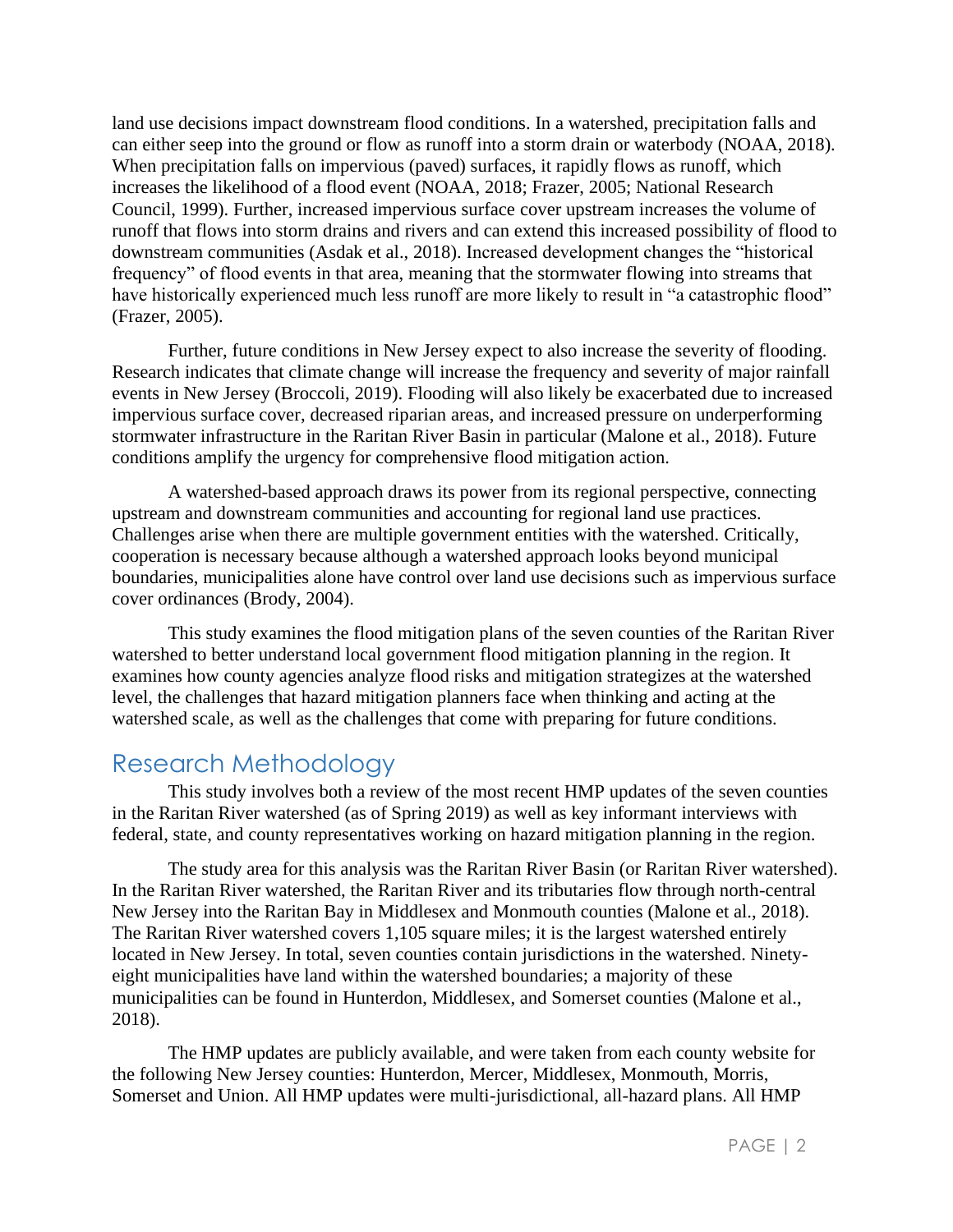updates were approved by FEMA between 2014-2016 except for Somerset County's HMP update, which was a 2018 Draft version. The HMP updates were reviewed for the following content: (1) damage caused by flooding; (2) discussion of flooding at a watershed scale; (3) discussion of coordination with other counties and municipalities outside of the county's jurisdiction; and (4) discussion of future conditions (climate change, sea level rise, and future development). This study also examined the possible challenges to watershed-based coordination.

Key informant interviews were conducted with federal, state, and county staff members involved in hazard mitigation planning in the Raritan River watershed. Interviewees were informed that the interviews were not for attribution. As Rutgers is a research institution, the interview questions and protocol were submitted to the Internal Review Board. The IRB determined the study was exempt from their review.

Representatives from Hunterdon, Middlesex, Monmouth, Morris, and Mercer counties were available for interviews during Summer 2019. An interview with representatives from Somerset County was postponed until the Somerset County Board of Chosen Freeholders could pass a resolution allowing for participation in Rutgers studies. The Somerset County Board of Chosen Freeholders approved the county's participation in research projects on August 13, 2019 (Somerset County Board of Chosen Freeholders, 2019). Union County representatives could not be reached. Interviewees had experience in emergency management, planning, and engineering; many worked for their government entity for over a decade. Potential interviewees were identified through attribution on the HMP updates, county websites, and through expert recommendation. Interviews collected information on watershed-based mitigation actions, crossjurisdictional coordination, and the consideration of future conditions in flood mitigation planning. A full list of interview questions can be found in Appendix I.

## **Results**

## Damage from Flooding in the Raritan River Watershed

### Review of HMP Update

Both Middlesex and Union counties cite flooding as "the most frequent, destructive, and costly natural hazard" in their counties (Middlesex County Office of Emergency Management, 2015, p.4-83; Union County OEM, 2016). Flooding in Middlesex County has resulted in seventy-three injuries, seventy-two of which were related to flooding from Hurricane Floyd in 1999. From 1996 to the writing of the 2014 HMP update, Monmouth County flooded 129 times, injuring two and incurring over \$10 billion in property damage. Ten billion dollars of property damage alone was caused by Hurricane Sandy (URS, 2014). Between 1996 and 2017, Somerset County was flooded 171 times, incurring over \$655 million in property damage, two fatalities, and 100 injuries (Somerset County MPC, 2018). The Green Brook Sub-Basin, in Union, Middlesex, and Somerset counties, was the site of "major flood events in 1973, 1996, and 1999 (Tropical Storm Floyd)" (Union County OEM, 2016). "Two deaths and approximately \$80 million in damages within the Green Brook Sub Basin" resulted from Tropical Storm Floyd (Union County OEM, 2016).

### Interview Findings

County representatives recounted the geographic scope of their flood challenges, as well as hot spots that tend to flood often. County representatives mentioned challenges from riverine,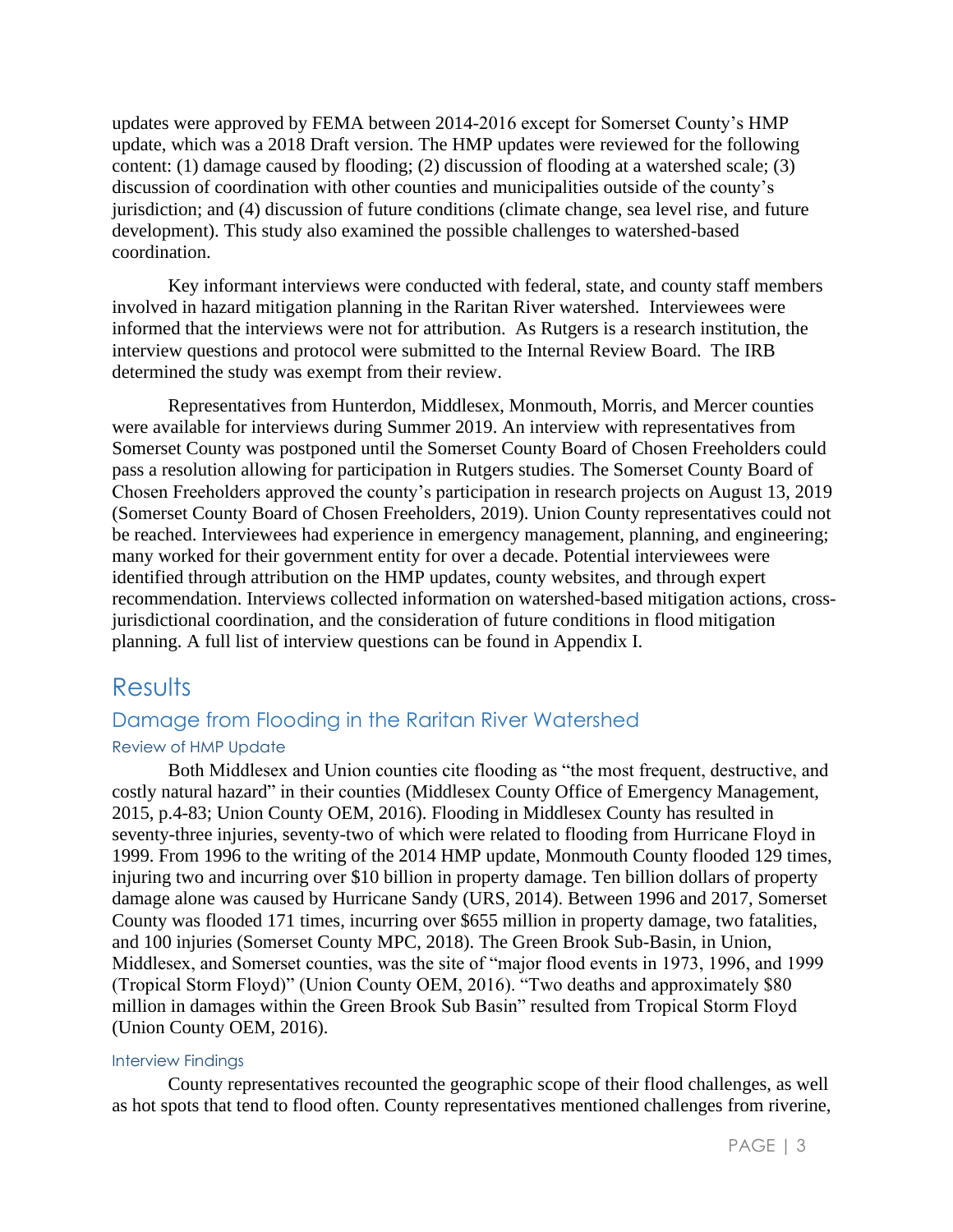coastal, and nuisance flooding from the Raritan River and its tributaries as well as other waterbodies. For example, interviewees from counties on the western side of the state focused on flooding from the Delaware River and its tributaries. Some interviewees did not believe flooding from the Raritan was significant in their county.

## Flooding at a Watershed Scale

#### Review of HMP Update

Some sub-watershed areas and municipalities cause particular concern to the counties in the region. The Green-Brook sub-watershed is of particular concern to Middlesex, Somerset, and Union counties (Middlesex County OEM, 2015; Somerset County MPC, 2018; Union County OEM, 2016). Bound Brook (in the Green Brook Sub-Basin) and Manville (in the Millstone River Sub-Basin) receive notable attention in the Somerset County HMP update.

Some counties have jurisdictions in multiple watersheds. Besides the Raritan River watershed, counties in this region also overlap with the Delaware River watershed (Hunterdon, Mercer, and Morris counties) and the Passaic River watershed (Morris and Union counties) (Tetra Tech, 2015; Tetra Tech, 2016a; Tetra Tech, 2016b; DRBC, 2008). As a result, although flooding may be an issue in each of these counties, the source of that flooding may not be related to the Raritan. Of the "eight main waterways creating significant flood prone areas in Hunterdon County," seven are found in the Delaware River watershed and one, the Third Neshanic River, is found in the Raritan River watershed (Tetra Tech, 2016a). A majority of Morris County is in the Passaic River Basin, and most of the county's flooding comes from the Passaic, Pompton, Rockaway, and Whippany Rivers. Morris County does not consider the Raritan River as one of the "major rivers creating significant flood prone areas in Morris County" (Tetra Tech, 2015).

#### Interview Findings

Some representatives interviewed felt that the counties in the Raritan River watershed effectively address the effects of flooding and flooding on a sub-watershed level, but are poor at addressing flood hazards from a watershed perspective. While there are geographic descriptions of watersheds in each county's HMP update, there is little coordination among counties regarding how mitigation actions will affect its hydrologically connected neighbors. One interviewee acknowledged that increased impervious cover in upstream communities stresses the system overall, and that "there's a disconnect between the political boundaries and the geographic reality that's out there".

### Coordination with Other Counties

#### Review of HMP Update

A number of multi-jurisdictional flood control commissions exist in the Raritan River Watershed. A regional body meant to oversee flooding in the Green Brook sub-watershed, the Green Brook Flood Control Commission, is composed of volunteers from Middlesex, Somerset, and Union counties, municipalities from each county, and the state of New Jersey (Union County OEM, 2016). A more recent commission, the South Central Middlesex County Flood Control Commission, was created in 2005 in response to flooding in the Helmetta, Jamesburg, and Spotswood municipalities in Middlesex County. Flood control actions by the Commission extend beyond Middlesex into Monmouth Counties (Middlesex County OEM, 2015). The Raritan & Millstone Rivers Flood Control Commission is not very active at the moment, but was active about two years ago during a United States Army Corps of Engineers (USACE) Flood Control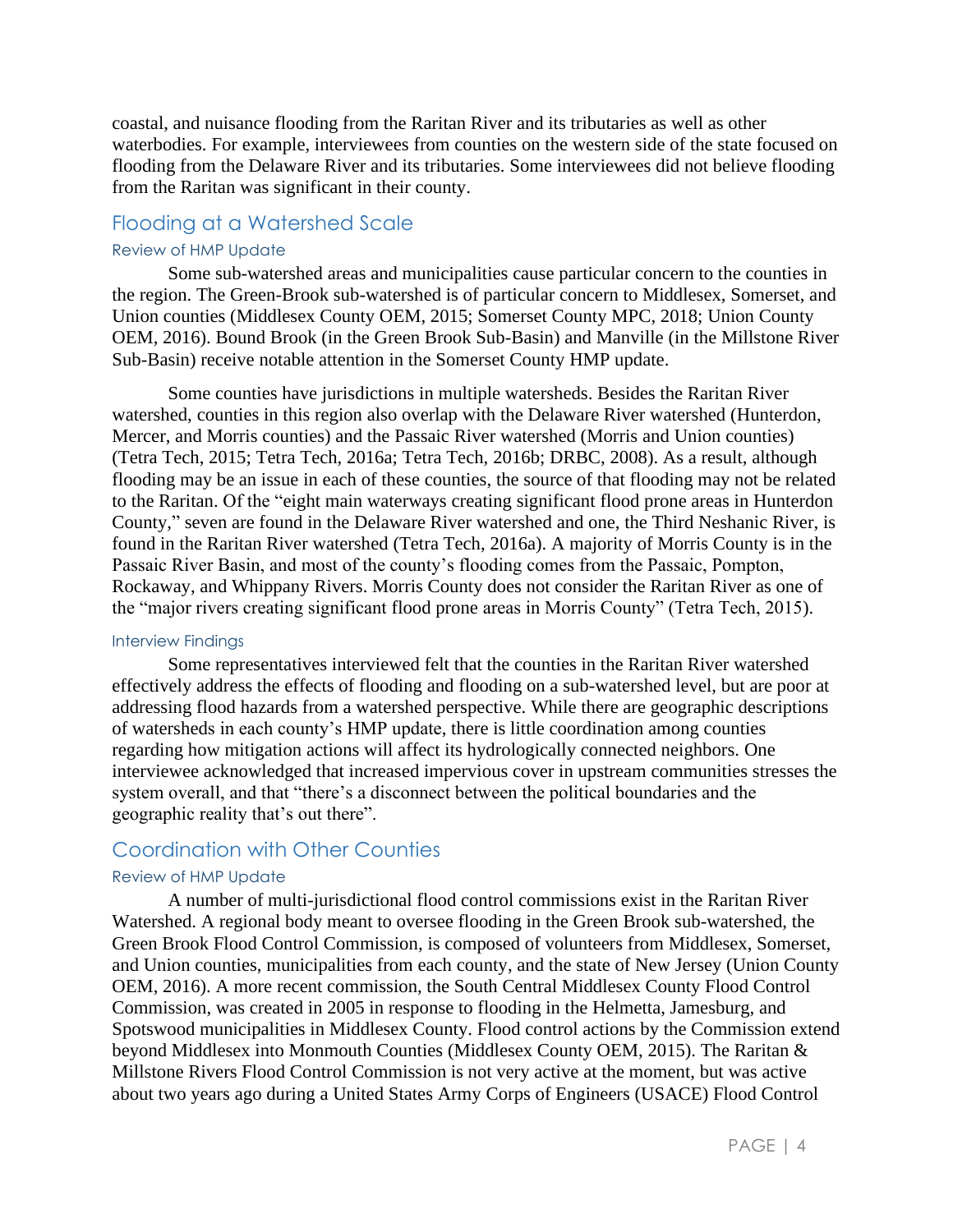Feasibility Study in Manville. The project did not pass the cost-benefit analysis test and therefore was not implemented (Sara Malone, personal communication, 2019).

Union County is currently involved in a multi-year feasibility study by the USACE on flood mitigation in the Rahway River Basin, which includes portions of Essex, Union and Middlesex counties. The USACE has also been involved in flood mitigation projects in the Green Brook Sub-Basin of the Raritan River Basin (Union County OEM, 2016).

Hunterdon County has a history of working with other counties on hazard mitigation actions. Hunterdon County crafted their original Hazard Mitigation Plan alongside Mercer, Sussex, and Warren Counties as part of the Northern Delaware River Region Steering Committee. While drafting the 2016 Plan update, Hunterdon and Warren Counties jointly tackled acquisitions of severe repetitive loss (SRL) properties in their jurisdictions. Hunterdon County became involved in this joint process as a way to meet their goals of educating communities about flood mitigation actions and finding property owners interested in buy-outs. In total, nine municipalities (five of which are in Hunterdon County) agreed to help the counties contact SRL property owners in their municipalities for eventual acquisition. After three meetings with property owners, "20 SRL property owners expressed interest in being acquired, had current National Flood Insurance Program (NFIP) flood insurance, and would be willing to be a part of a FEMA Flood Mitigation Assistance (FMA) grant application" (Tetra Tech, 2016a).

Many counties considered or are considering "regionalization or consolidation of hazard mitigation planning, administration, and/or implementation at the county level" (Tetra Tech, 2016b; Tetra Tech, 2015; Middlesex County OEM, 2015; Union County OEM, 2016). While Mercer and Morris counties no longer want to move forward with regionalization, Union County called it a medium priority and Middlesex County called it a high priority (Tetra Tech, 2016b; Tetra Tech, 2015; Middlesex County OEM, 2015; Union County OEM, 2016). Many counties want to collaborate with other government entities to prioritize Repetitive Loss (RL) and Severe Repetitive Loss (SRL) property mitigation, including Hunterdon, Mercer, Middlesex, Morris and Union counties (Tetra Tech, 2016a; Tetra Tech, 2016b; Tetra Tech, 2015; Middlesex County OEM, 2015; Union County OEM, 2016).

Unfortunately, some of the past mitigation actions by the counties of the Raritan River watershed were watershed-based, inter-jurisdictional plans that encountered financial issues. Regional "Stormwater Management Hydrological and Drainage Studies (Project #2A)" in Monmouth County were halted due to lack of known funding sources and lack of staff (URS, 2014). Somerset County sought to "Support Completion of Millstone River Flood Study (SC7)" but the US Army Corps of Engineers (in their 2016 Millstone River Basin, NJ Flood Risk Management Feasibility Study report) could not find an alternative in which benefits outweighed the costs and so did not recommend the Millstone federal project move forward (Somerset County MPC, 2018).

#### Interview Findings

While counties have to give notice and invite other counties into the planning process for an HMP, most counties do not actively pursue the involvement of other counties in their HMP planning process. One interviewee mentioned that every county has Mutual Aid Agreements with one another for assistance during times of disaster. However, as another interviewee remarked, these contracts pertain more to post-disaster recovery than mitigation.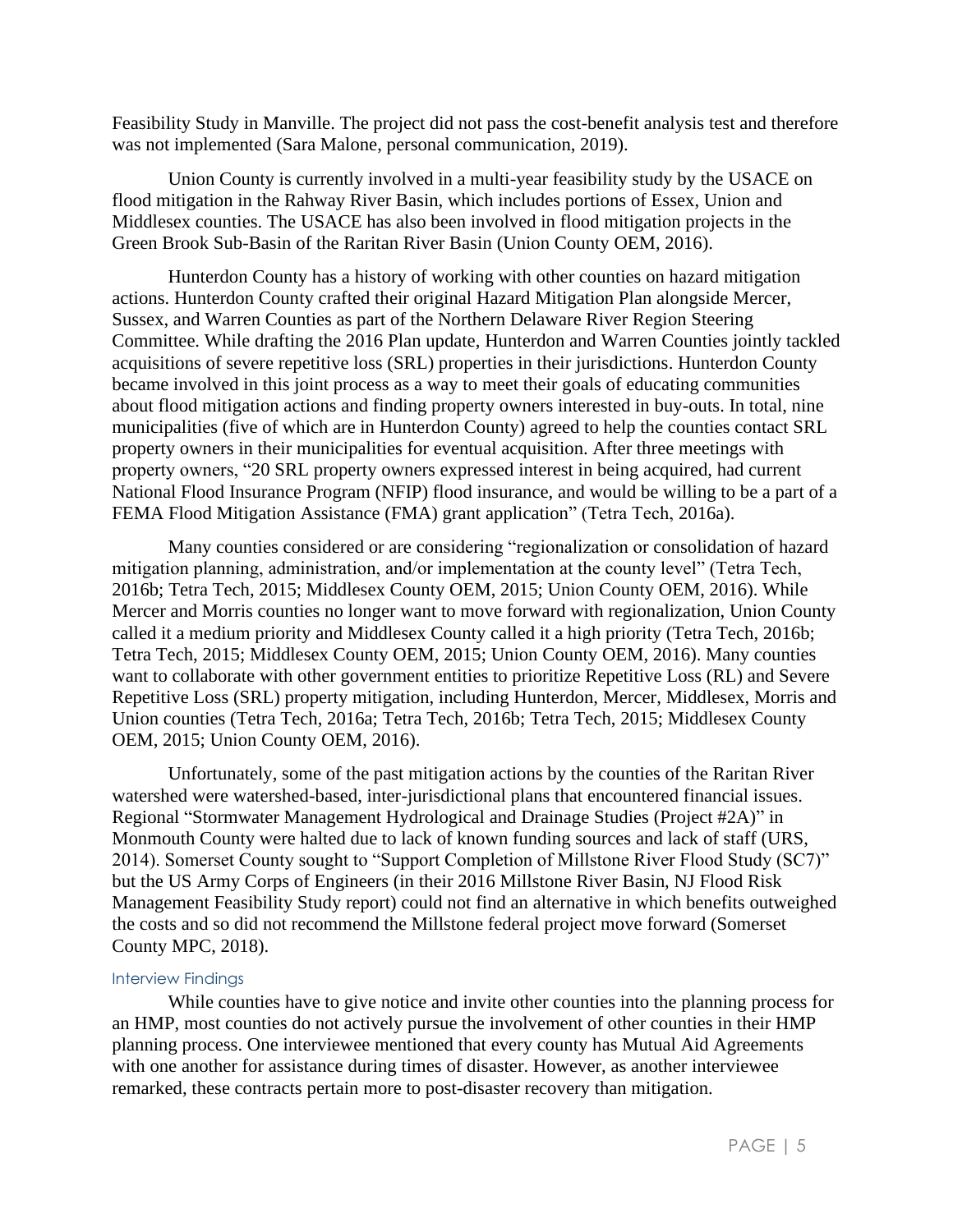Two counties mentioned coordinating with four regional county partners along their borders. A couple counties brought up previous regional flooding-related plans from 2008 and 2011 as examples of cross-jurisdictional coordination. That said, interviewees did not discuss the specifics of these plans, their successes or failures.

Community Rating System (CRS) User Groups seem to be a helpful forum for sharing information with municipalities and with other counties. Three counties in the Raritan River watershed have CRS User Groups: Middlesex, Monmouth and Morris counties. One county mentioned that as a part of their CRS User Group, they held an all-morning event with speakers from their county's Planning and OEM departments, as well as state, federal, and non-profit entities to discuss stormwater management and flooding.

Another forum for possible coordination (as mentioned previously) are flood control commissions. One county mentioned several challenges in making flood control commissions effective. Losing active leaders on commissions and repeated failures to secure permits for projects has hindered the efficacy of regional flood control commissions and regional stormwater mitigation projects in at least two counties.

Interviewees mentioned that larger regional projects are usually the purview of the USACE, and many of the regional projects mentioned were from many years ago. Interviewees felt that the planning process is isolated and not well socialized across counties and municipalities.

# Future Conditions: Climate Change and Sea Level Rise

### Review of HMP Update

Each of the counties within the Raritan region address climate change in their Flood Hazard Profiles. Hunterdon County acknowledges local climate change and references the rise in temperature in northeastern United States as well as the increase in "the frequency of intense precipitation events" in the New York metro region. Hunterdon, Mercer, and Morris counties acknowledge that more precipitation will lead to more flooding, habitat loss for birds and commercial fish, which may possibly be compounded by sea level rise (Tetra Tech, 2016a; Tetra Tech, 2016b; Tetra Tech, 2015). Middlesex County summarizes the findings of a 2013 New Jersey Climate Adaption Alliance report on local sea level rise projections (Middlesex County OEM). Monmouth County, while describing the probability of a flood hazard event, notes that "anticipated sea level rise will increase the risk of damages/losses due to future coastal flooding events. Rising sea level over time will shorten the return period (increasing the frequency) of significant flood events" (URS, 2014).

The Raritan River is tidal in Monmouth, Middlesex, and Union counties. These three counties profiled sea level rise utilizing a mapping tool created by NOAA, FEMA, and the USACE to visualize sea level rise projections after Superstorm Sandy. Counties also used sea level rise projections by NOAA with four possible projections: lowest, intermediate-low, intermediate-high, and highest. While Monmouth County only mapped the high scenario, Middlesex County mapped all four scenarios. Union County mapped the impact of sea level rise for 2050 and 2100 for the county as well as the City of Linden and the City of Rahway in particular. Union County also summarized the findings of the Resilience-Preparing for Climate Change report (Union County OEM, 2016).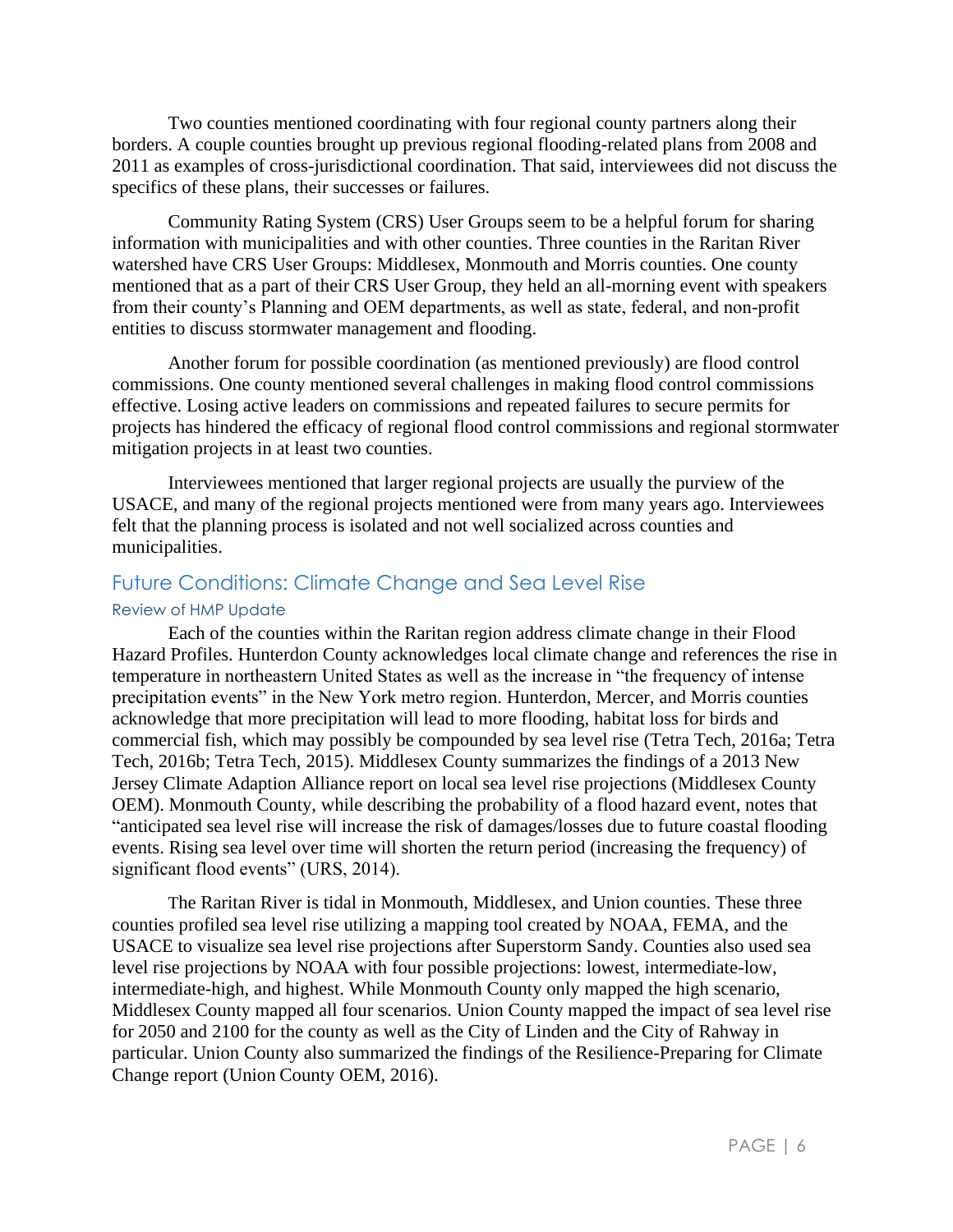#### Interview Findings

The discussion on climate change was particularly illuminating regarding officials' perceptions of climate change. One interviewee mentioned that this last plan was the first time the state really addressed climate change, which the interviewee attributed to a change in political climate. Further, as the state was late to address climate change in hazard mitigation planning during the mid-2010s, so were the counties. The interviewee thought there may be a larger discussion of the impacts of climate change in the counties' early 2020s plans.

Across counties and levels of government is an acknowledgement of climate change and sea level rise. One county impacted by the flooding tides surmised that their community acknowledges the reality of sea level rise but may disagree about its causes. This pattern was evident in interviews as well; some interviewees were more willing than others to discuss the anthropogenic aspects of climate change and its projected impacts. One interviewee noted their reliance on outside consultants for providing the county with climate science and future climate change projections. Further, the effects of climate change on flooding, like increased precipitation, are not felt uniformly across the region. One storm may cause severe flooding downstream, but only cause high winds upstream. One interviewee also conjectured that current barriers to cross-county coordination (discussed below) will become more surmountable as the reality of climate change begins to manifest.

### Future Conditions: Future Development

### Review of HMP Update

Many of the counties mapped their planned developments alongside their flood zones to illustrate the impact of floods on future development. Morris County took this approach, mapping the addresses and parcels of planned new developments alongside 100-year and 500 year flood maps (Tetra Tech, 2015). In Somerset County's Jurisdictional Annex, they identify planned future development and infrastructure for the next five years and note if these developments would be in a known hazard zone (Somerset County MPC, 2018). Monmouth County analyzed the potential for future development to impact flood hazard vulnerability for a number of delineable hazards, including flood hazards. Monmouth County compared population projections from 2010 to 2040 with the area of vacant parcels able to be developed and its current flood hazard areas to determine if and to what degree future development will be impacted by flooding. Further, Monmouth County also compared these variables to sea level rise projection for 2050 to account for the possible expansion of flood zones in the near future (URS, 2014).

#### Interview Findings

One interviewee mentioned that he imagines that the lower part of the Raritan River watershed, if not more, is likely fully developed.

One interviewee praised other counties in the watershed for being vigorous in pursuing farmland and open space preservation and underscored the importance of acquiring open space as an intelligent land use strategy. This interviewee seemed concerned with his county's future population growth. Yet this individual noted that the county can only really control land use on the properties they own, mentioning some sustainable land use practices on county-owned land and facilities.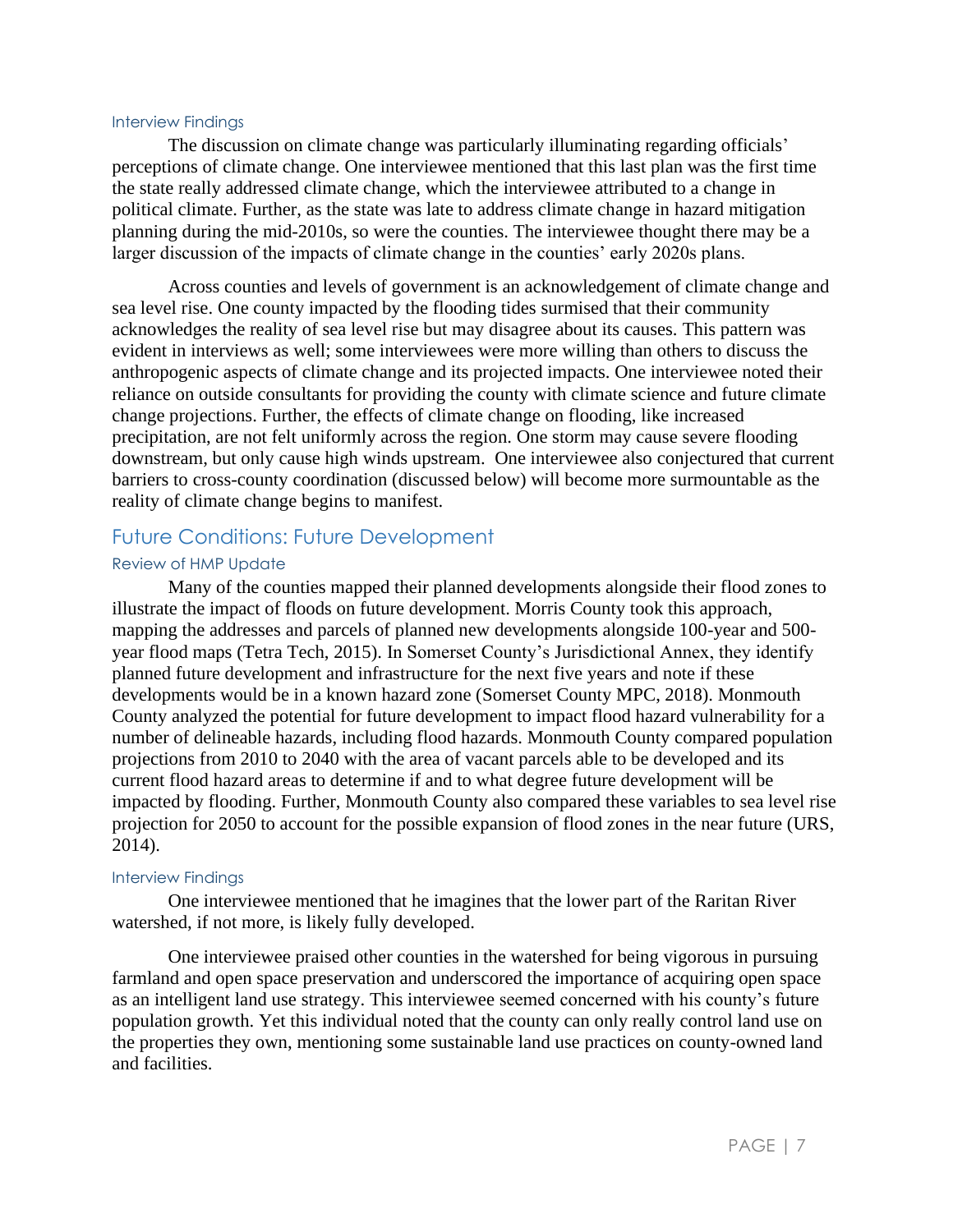Representatives from one county discussed the joint issue of increased rainfall and impervious surface cover. First, interviewees noted that the county has been experiencing intense precipitation over a short period of time, and that impervious surfaces increase the speed of runoff during precipitation events. County representatives noted that old stormwater infrastructure needs to be replaced but may be cost-prohibitive to most municipalities.

Most counties seemed to at least acknowledge and at most actively partner with their planning departments on projects and programs related to hazard mitigation. One county mentioned having a Resilience Element in their Master Plan. Overall, one interviewee mentioned the difficulty in assessing future conditions in hazard mitigation planning while the issues of current conditions have yet to be fully addressed.

Representatives from one county mentioned that, while counties receive site plans from their municipalities, county engineers and planners may only assess how planned developments would influence county roads and drainage. While reviewing drainage allows the county to ensure each site properly mitigates stormwater runoff, they still review sites in a piecemeal fashion rather than comprehensively. Regarding implementing more stringent stormwater management regulations, this county would prefer to defer to the state so that stormwater management standards would be the same across the state.

# Challenges to the Watershed Approach

## Limits of County Authority

The greatest challenge to effective hazard mitigation at the county level is the lack of direct authority. Counties must mediate between federal, state, and municipal demands. Federal and state governments control the planning guidance, technical assistance, and funding aspects of hazard mitigation planning. In New Jersey, a fully-incorporated state, municipalities control land use decisions, and decide the mitigation actions in an HMP. Within this framework, the counties, who are responsible for writing HMPs, struggle to find their role. One county's representatives described how they try to act as an umpire, determining which areas are most in need of assistance based on impacts or damages and letting the federal or state government send their resources there first. At this same time, this county confessed that if municipalities do not identify an issue, then the county cannot take action on it.

### Funding

It was the opinion of one interviewee that the way that the current FEMA program is structured is not conducive to a watershed-based approach. The FEMA grant program is structured such that the state is the grantee and a municipality is a sub-grantee; there are certain federal and state rules that make cross-boundary projects difficult. Financially, the scale of the watershed approach is beyond the current funding structure of hazard mitigation planning; regional projects are usually more expensive than the kinds of projects funded through FEMA hazard mitigation grant. As previously mentioned, interviewees were of the opinion that larger scale projects are usually the purview of the USACE.

Multiple counties mentioned budget constraints in interviews. Although some FEMA grants cover 75% of the cost of a project, the municipalities must cover that other 25%. It may be tough for towns to come up with 25% for projects that cost millions of dollars. Mitigation actions continue to be ongoing across HMPs due to lack of funding. Further, the project start-up and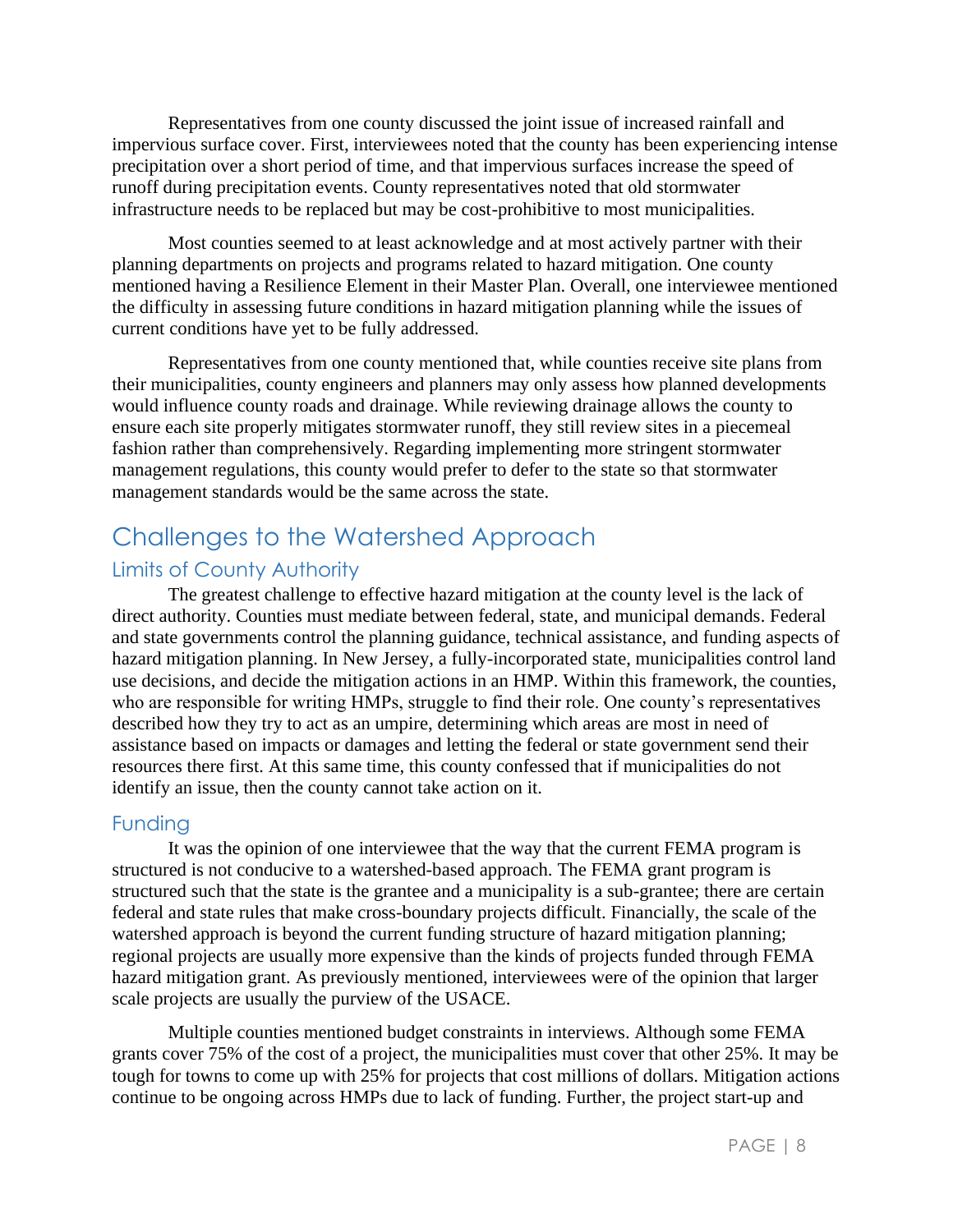beginning phases are the most difficult because of the high cost to get shovel ready. Counties need money to develop proof of concept, and even after that upfront cost, they still might not get the grant. Permitting also costs money.

## Need for a Policy Window

A focus on mitigation has arisen out of crisis. In other words, the policy window for mitigation planning has opened. Policy windows occur when public concern and attention focuses on a particular issue due to a significant event; this creates a window of opportunity in which policymakers must act to create change before public interest dwindles (Kingdon, 1984). While no one wants a natural disaster to occur, major storms like hurricanes Irene and Sandy create interest around hazard mitigation. But as the memory of those events fade in public consciousness, interest in flood mitigation policy fades too. This message came from the federal level, the state, and four of the counties interviewed. For example, one county identified that their CRS User Group resulted from municipal interest in the CRS program shortly after Irene. Further, this riverine county felt that the momentum built after Irene may have suffered because of the statewide shift to coastal flooding resulting from Superstorm Sandy; current efforts to mitigate riverine and coastal flooding may be less effective now that the memory of Hurricane Irene is less fresh. On the other hand, coastal communities centered the conversation around Superstorm Sandy and its role in gaining momentum for flood mitigation. Further, another county mentioned that mitigation funding is granted to a community undergoing a declared disaster. Outside of a declared disaster, mitigation funding is nationally competitive.

## Small Staff Size and Expertise

In their HMP updates, Middlesex and Union counties both state that they believe "regionalizing hazard mitigation efforts…would not work," and that municipal emergency managers should remain in charge. Middlesex and Union counties cite "limited staffing at the county level that would not allow the close coordination needed to effectively manage a program of this type." (Middlesex County OEM, 2015; Union County OEM, 2016).

In interviews, counties noted that small staff sizes require individuals to take on multiple roles. They rely on resources provided by the state and outside consulting firms, because state agencies and outside consulting firms have employees that specialize in one area, and county employees must prioritize breadth of responsibilities over depth of expertise. While counties may have the knowledge needed for and desire to implement regional projects, county employees have many competing priorities.

## Lack of Leadership

One interviewee also acknowledged that, in order to get things done, one would need a "group of committed individuals." That said, the state has thus far shown a reluctance to dictate mitigation policy at the local level.

## Lack of Information Sharing

According to the Middlesex County HMP update, lack of good data prevented Middlesex County from conducting a quantitative study of nor'easters (Middlesex County OEM, 2015). In addition, Hunterdon County was not able to conduct a quantitative analysis of the risks from dam failure due to data confidentiality (Tetra Tech, 2016a). Data quality and accessibility hinder the ability of a county or inter-county organization from properly assessing and mitigating hazards.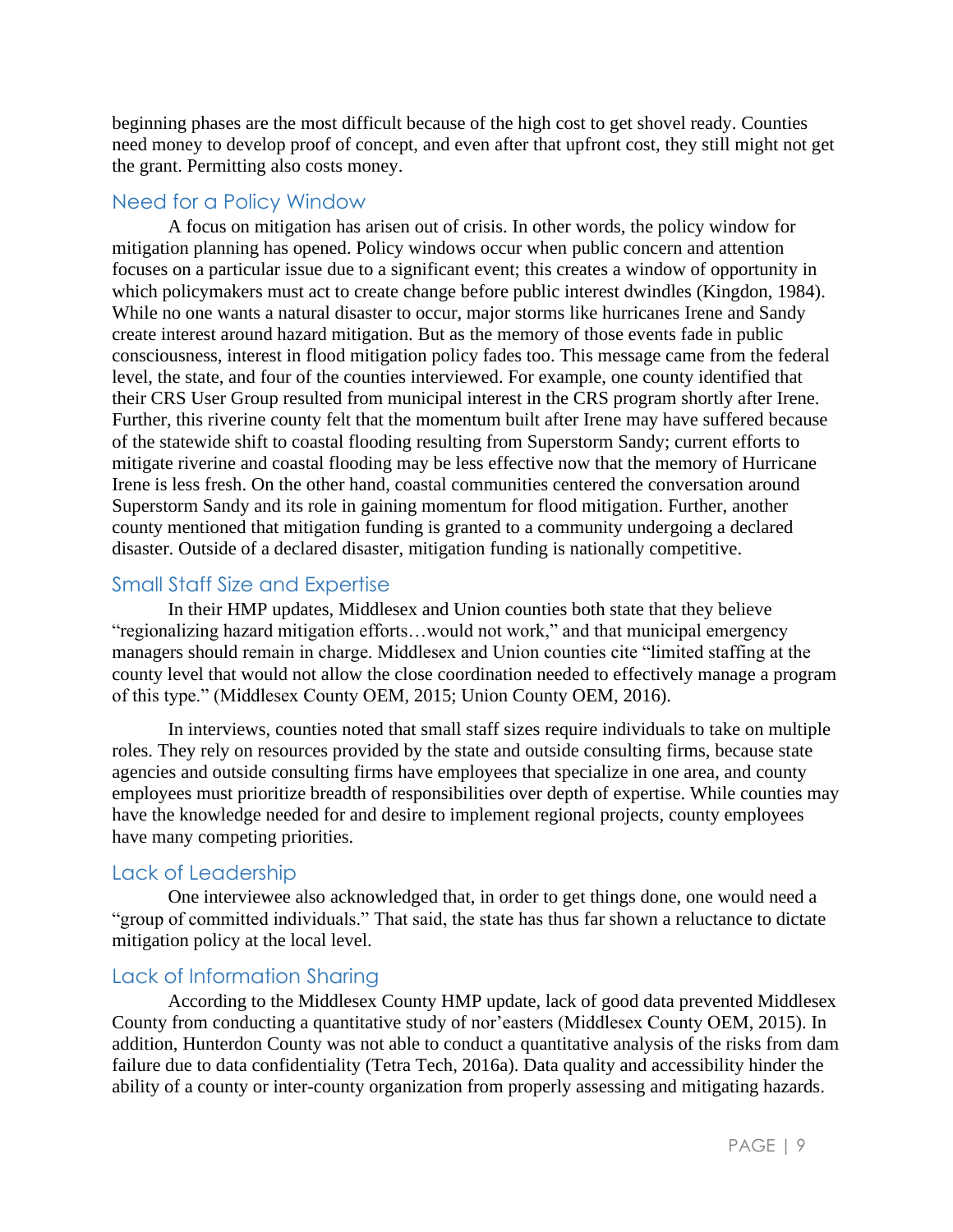## Identifying and Partnering with a Variety of Levels of Government

Multiple counties discussed issues with identifying and partnering with other government agencies. Roadway jurisdiction was a common example. If flooding impacts a roadway, and the community wants it raised, the municipality must identify who has jurisdiction over that road and coordinate with the owner. Counties may find it overwhelming to coordinate with their municipalities, who each have their own interests. On top of this, counties must be in conversation with other counties and a variety of state agencies. One interviewee mentioned that all government entities may not understand how it all connects, particularly with transportation infrastructure. There is a need for cross-jurisdictional coordination to prevent situations in which lack of communication could lead to disaster.

## Changing Faces in Government

One county also felt that staff turnover at federal agencies, state agencies, and municipal governments limits the institutional knowledge about local issues, reduces the number of built relationships across governments and leads to changing issue priorities that undercut political will around nascent projects.

## Barriers to Planning for Climate Change and Sea Level Rise

The barriers to planning for climate change and sea level rise include all those previously mentioned, and a few distinct challenges as well.

While the representatives I spoke with all acknowledged the existence of climate change and sea level rise, they remarked on the difficulty of convincing municipalities to restrict development in future inundation areas, especially in counties with coastal communities. One interviewee said that we "need a culture of acceptance that sea level rise is happening," and mitigation efforts must be enacted now. Municipalities and residents must also realize that mitigation will not eliminate flooding but will ensure life can continue alongside the flooding.

Counties are worried about the expense and political feasibility of the major infrastructure projects needed to prepare for climate change. Stormwater infrastructure improvements involve tearing up, repaving and closing roads, which are expensive and politically unfavorable. Designing an elevated bridge is expensive and time-consuming, and seemed futile to one interviewee if based on FEMA Flood Insurance Rate Maps (FIRM) that do not account for sea level rise. Further, sometimes physical constraints make certain ideal projects impossible.

Counties also noted the lack of clear guidance on what to do, and how to deal with unprecedented events. One engineer remarked that classifying recent storm events is difficult: instead of recording inches of rain by day, they have to record inches of rain by hour. Another interviewee called on the state to look into more stringent restrictions in stormwater management.

Other interviewees conjectured that market forces will eventually dictate where people can and cannot live anymore, but now, more people are moving to the water's edge. A real fear for municipalities is retreat: when a municipality's population retreats, the tax ratables of a small community will decrease, and so the community cannot pay for municipal services for the remaining residents. This, as well as community pride, may result in hard-fought battles by community members to save their town.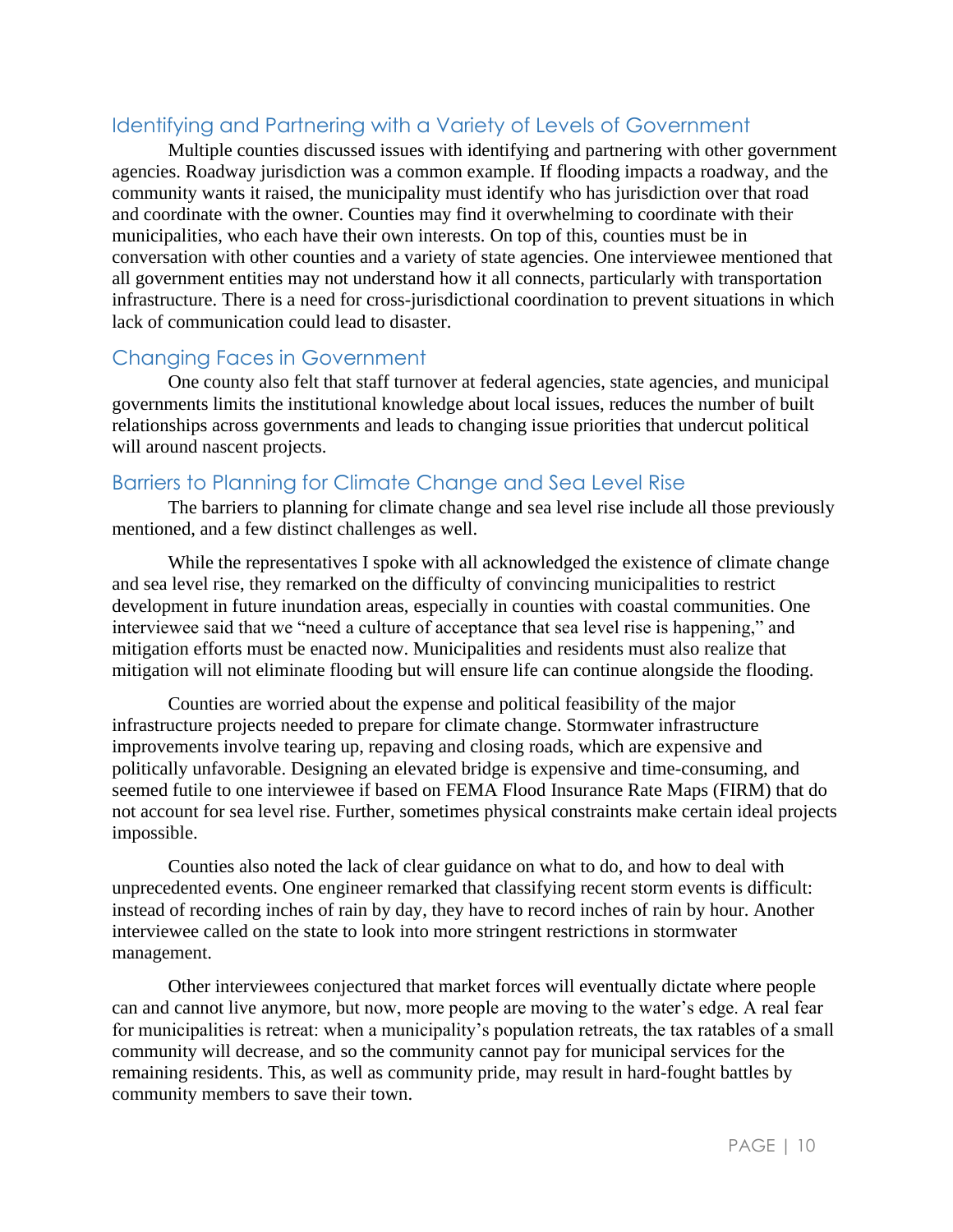Echoing this sentiment, one interviewee noted that, as climate change continues to progress, issues will start arising when critical infrastructure fails, and difficult choices will have to be made about servicing communities in particularly hazard-prone areas. Because the state must protect its critical facilities and infrastructure first, climate change may strain resources such that there may be trade-offs. Because of this possibility, this interviewee emphasized that communities must plan their adaptive strategy for 2050. Such forethought is necessary when dealing with the uncertainty and unprecedented challenge of climate change.

# Possible Avenues to a Watershed-Based Approach

## Municipal Solutions

#### Integrating Mitigation into Local Land Use

One interviewee noted that integrating HMPs into local Master Plans is a critical step to connecting flood mitigation to better land use practices. The interviewee stressed the importance of engaging land use professionals and local land use boards in hazard mitigation planning, as the interviewee perceived a lack of knowledge of the existence of HMPs and an inadequate consideration of flooding in current land use practices. This interviewee emphasized that while flooding cannot be stopped from happening, land use practices can be altered to accommodate future flooding.

### County Solutions

### Integrating Mitigation into Local Land Use

Offices of Emergency Management that do not often meet with their planning departments should consider building a stronger partnership. During one interview, there were representatives from the planning, engineering, and OEM departments present. This led to a good amount of inter-departmental discussion. Counties should consider periodic interdepartmental meetings on issues related to flooding, stormwater management, and climate change.

While counties do not have land use control, they do oversee county-owned infrastructure, such as roads, bridges, and stormwater systems. Counties should consider leveraging this control to create countywide policy.

### Creating Community Rating System (CRS) User Groups

One possible forum for interdepartmental and intergovernmental communication and coordination is the CRS User Group. One interviewee remarked that the CRS program does create avenues that incentivize watershed-based thinking. Counties note the value of these CRS User groups as forums for information sharing. Counties that currently do not have a CRS User Group may want to consider starting one. In this way, counties may have a role as "a supplier of expertise and knowledge to complement the municipalities," as one interviewee defined it.

### State Solutions

#### Updating Stormwater Regulations

One interviewee discussed Pennsylvania's Act 167. While New Jersey has the same stormwater management standards across the state, under Act 167, Pennsylvania releases water quickly in downstream areas of a watershed but retains water for a longer period of time upstream. This approach prevents exacerbated flooding from a deluge of stormwater discharge.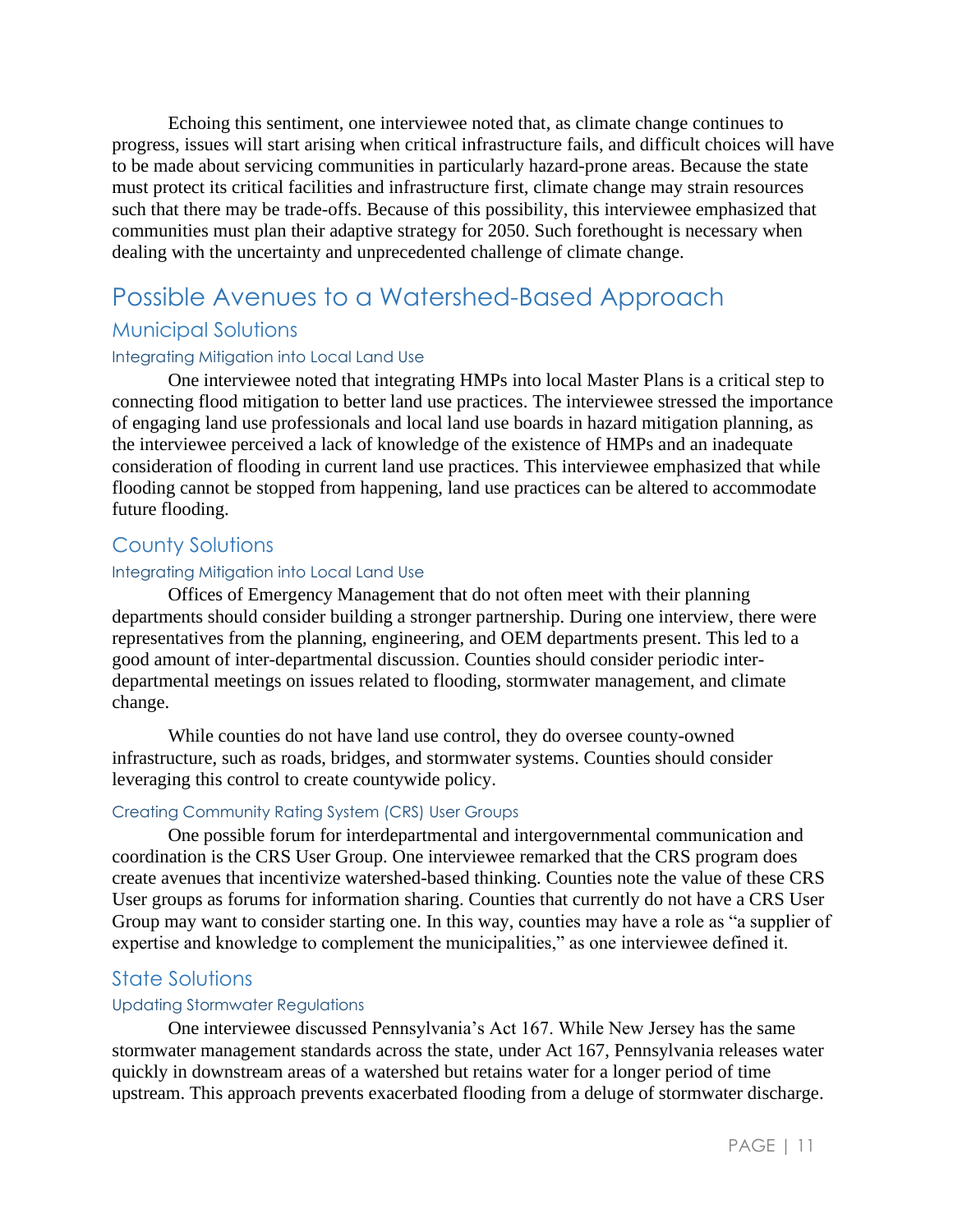The state should consider updating its stormwater guidance and should consider encouraging the adoption of watershed-based stormwater regulations on the municipal level.

## Federal and State Solutions

#### Incentives for Mitigation Efforts

Federal and state entities control flood mitigation funding. One solution offered by two interviewees was "rewarding good behavior" and "dis-incentivizing free-riders." This strategy would reward best practices by prioritizing funding communities that have already made efforts towards resilience. With the limited amount of total available resources, federal and state entities may reward those who have already shown a commitment to resilience, because then they know that that jurisdiction will be a cooperative and active partner in the mitigation process. Efforts towards resilience would include high insurance penetration rate, municipal funding toward resilience, resilient land-use planning, and CRS participation. Federal and state representatives may also encourage counties and municipalities to go beyond FEMA requirements with incentives and statewide mandates.

#### Disincentives for Developing in Hazard Areas

One interviewee suggested enacting disincentives for developing in particularly dangerous hazard areas. Instead of prohibiting development, which could qualify as an unconstitutional "taking," federal and state entities could discontinue federal or state funds for infrastructure.

### Academic Solutions

#### Improve Knowledge About Data Tools

One interviewee remarked that "our best resource is probably information." One interviewee mentioned a desire for an academic entity to provide regional information on climate change. Interviewees from multiple counties remarked that free modelling software to analyze the risk of flood hazards to their structures and infrastructure would be very useful. Interviewees from one county remarked one storm in which municipalities were re-routing traffic based on their own needs and were rerouting traffic into other municipalities' flood prone areas. Establishing regional emergency routes not subject to flooding would be one project regional mapping software could solve. Another community requested future projections for the frequency and intensity of rainfall in 2030. It could be that these resources exist, but counties do not know about them. Academics that have developed open source data tools may want to consider greater effort in outreach to local governments to encourage them to utilize these tools.

Further, urban planning programs could provide county governments with a toolbox of model resilient zoning ordinances, cases studies, and pilot programs to show local governments options they may not have heard of before. While national resources may exist, one county thought it would matter more if resources came from a local academic institution.

Graduate student studios are also an opportunity for students to study the feasibility of possible mitigation projects. Students could study the benefits and negatives of impacts of projects, identify properties that need mitigation, and/or identify worthy projects that meet FEMA cost/benefit standards.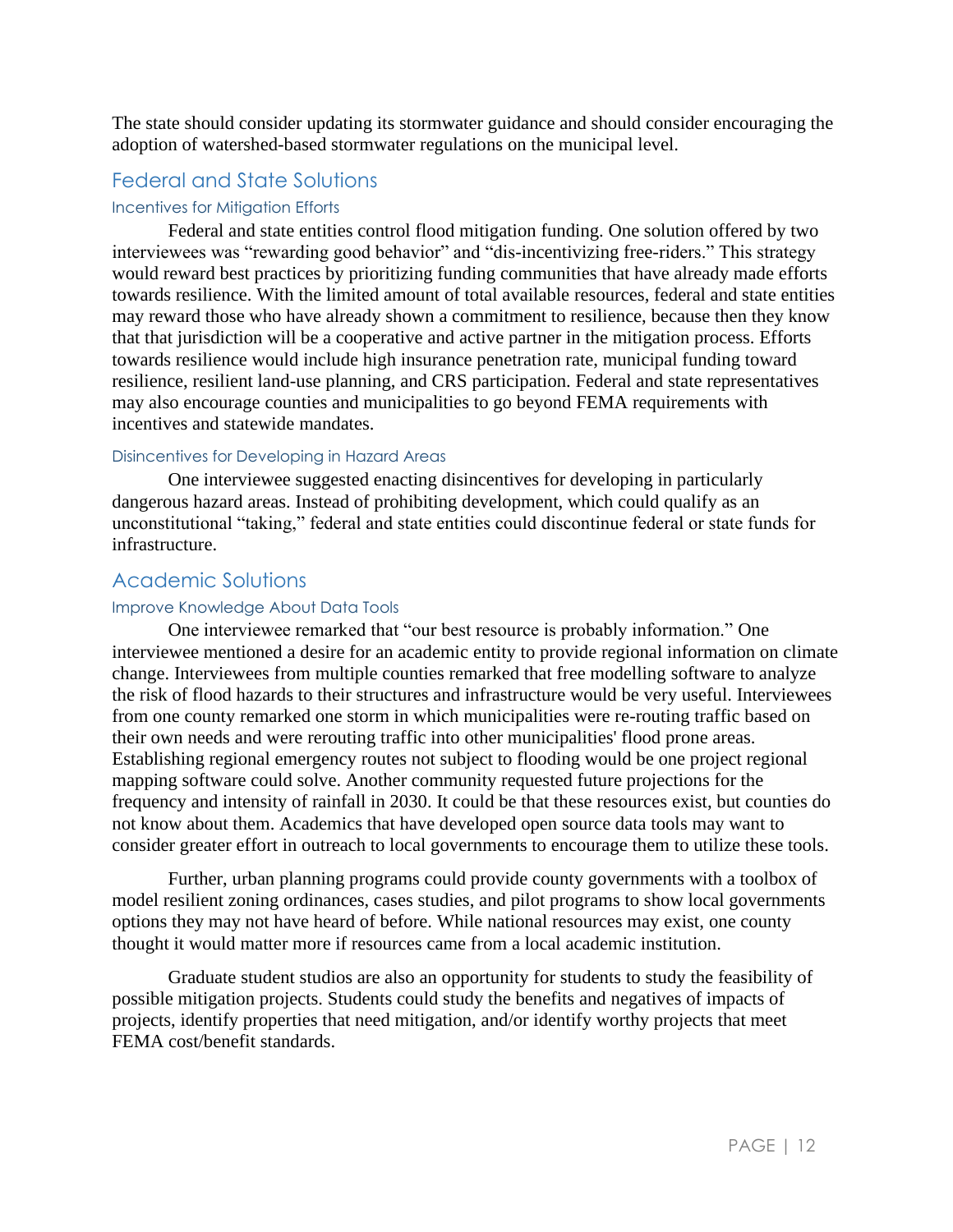## NGO Involvement

Watershed organizations should consider getting involved in the hazard mitigation planning process to support watershed-based thinking.

## Climate Adaptation and an "Adaptive Mindset"

Integrating Hazard Mitigation and Climate Adaptation Plans was suggested by one interviewee, who hinted at the integrated state plan in Massachusetts. This interviewee also discussed how in Charlotte-Mecklenburg, North Carolina, the county wanted to account for larger future floodplains so they managed for the future floodplain rather than the current one. Mecklenburg did a build-out analysis and now regulates to a fully built-out floodplain.

# Areas for Further Research

## Low-Income Households, Renters, Socially Vulnerable Populations and Hazard Awareness

Representatives from three counties and one non-county interviewee touched on issues surrounding low-income households, housing tenure (whether a resident is a homeowner or renter), social vulnerability and hazard awareness.

Representatives from one county lamented that renters may be unaware of the hazards their new waterside community poses.

Representatives from another county lamented that low-income renters and older adults may be living in affordable housing units built in the floodplain; while it is a legal mandate in the state of New Jersey to provide opportunity for low-income people to find housing within their means, those with limited finances and mobility may have a particularly difficult time preparing for, coping with, and recovering from flood events. For example, one interviewee brought up the difficulty in rescuing elderly adults with wheelchairs and oxygen tanks who have been trapped by a flood. This representative was also concerned that low-income renters may not have flood insurance.

One representative discussed a possible phenomenon in their county in which people buy the tax lien on abandoned homes and then flip them as cheap rental property. While mortgage companies typically require flood insurance, those who do not require a mortgage (i.e., renters) need not buy flood insurance as the NFIP policies are voluntary. Therefore, renters may become unduly burdened.

One non-county representative explained that FEMA mitigation funding after Superstorm Sandy for elevations or acquisitions was only applicable to homeowners, and that renters are only eligible for Individual Assistance. As such, mitigation funding may only target those who can afford homeownership. This representative underscored the importance of government keeping poor people who can't afford insurance outside of the floodplain, as the expense of going through the disaster cycle multiple times will likely end in personal bankruptcy. While people often speak of the moral hazard of the NFIP, this interviewee spoke of the moral hazard caused by mitigation dollars paying to keep the uninsured in harm's way. This interviewee then reiterated the necessity to prevent low-income households with a diminished capacity to cope with flood hazards out of harm's way.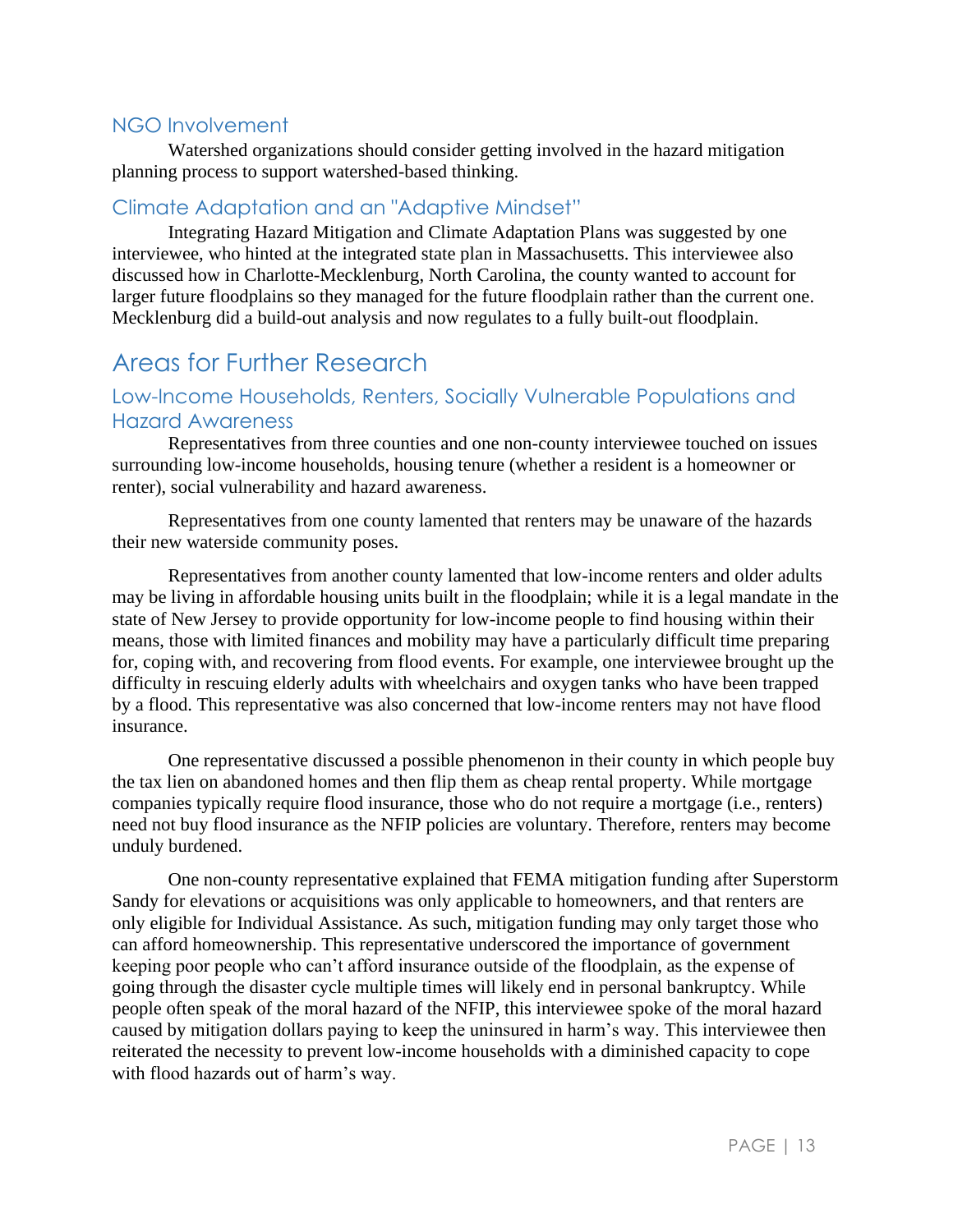With these comments in mind, some necessary next steps include research on:

- The exposure and vulnerability of renters to flood hazards in the region
- Whether renters in the region are aware of flood hazards prior to leasing their apartments
- How to ensure the region's housing is both affordable and resilient

# Conclusion

A watershed-based approach requires all levels of government to coordinate so that regional land use and stormwater management practices effectively minimize flood hazards and sea level rise. A review of recent publicly available HMPs in the Raritan River watershed and interviews with regional stakeholders illuminated many challenges in implementing a watershedbased approach. These challenges include limited county authority, funding limitations, the need for a policy window, small staff size and expertise, lack of leadership, lack of information, challenges in identifying and collaborating with multiple government partners, and changing faces in government. Climate change and sea level rise exacerbate these challenges, particularly multiplying the strain on financial resources.

Fortunately, there are currently a number of steps that municipal, county, state and federal actors can take towards a watershed-based approach. First, municipal planning and zoning boards should consider becoming acquainted with their HMP and consider flood mitigation in their local land use decisions. Counties should also consider mitigation in their land use decisions. Second, counties should consider creating a CRS User Group if they do not already have one. Third, state agencies should consider updating stormwater regulations to treat upstream and downstream areas differently. Finally, federal and state actors should consider ways to incentivize local mitigation efforts and disincentivize development in particularly hazardous areas. In summation, governments at all levels should consider strongly mainstreaming flood mitigation into their land use and stormwater management decisions and fostering interdepartmental relationships in the same government and with governments in the same watershed region.

# Acknowledgements

I would like to thank my interviewees for their time, information, and interest in the project.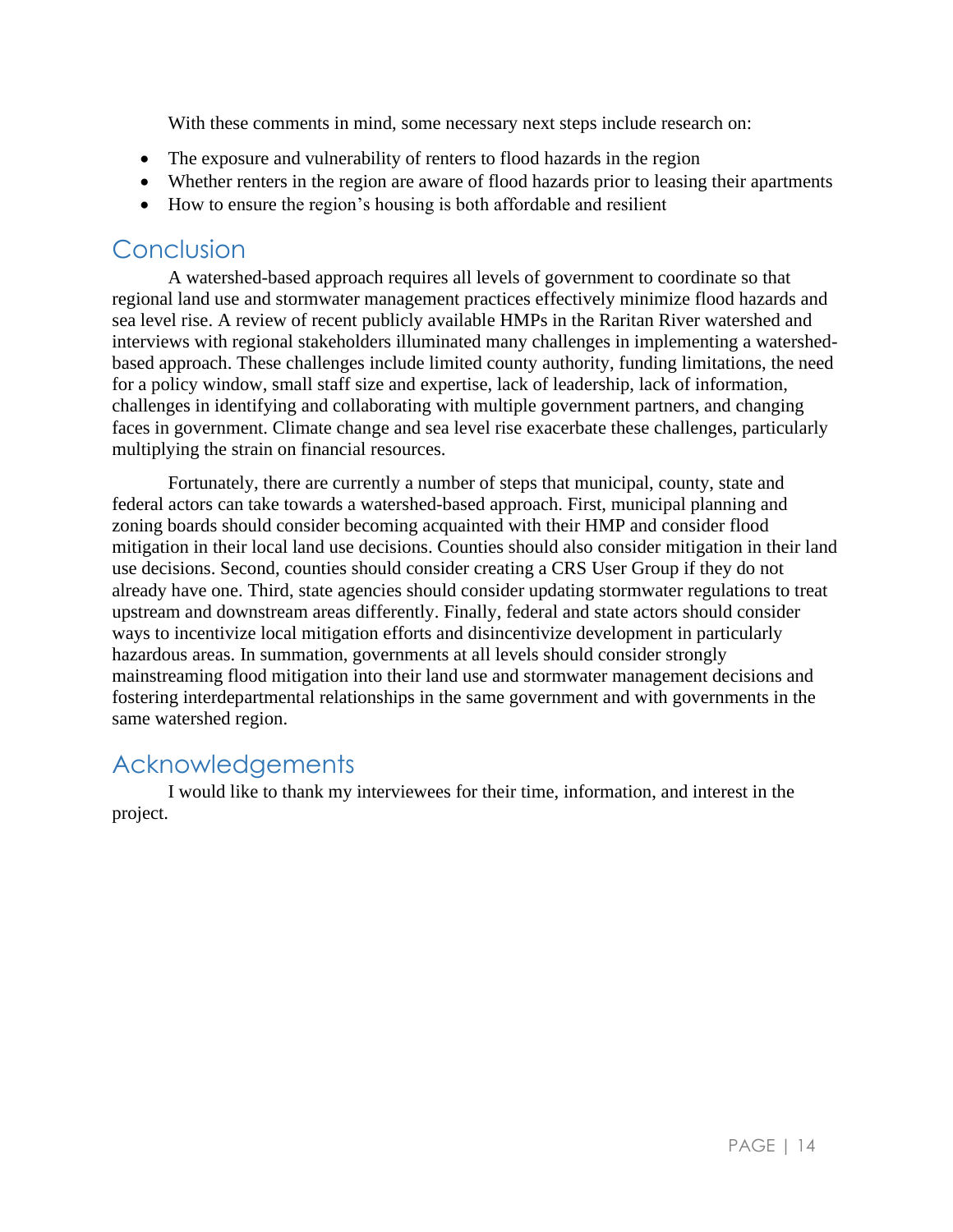# References

- Asdak, C., Supian, S., & Subiyanto. (2018). *Watershed management strategies for flood mitigation: A case study of Jakarta's flooding* doi://doi.org/10.1016/j.wace.2018.08.002.
- Broccoli, A.J., (2019). The State of New Jersey's Climate [PowerPoint slides]. Retrieved from https://rutgers.instructure.com/courses/19213/files?preview=4369676.
- Brody, S.D. (2004). Measuring the collective planning capabilities of local jurisdictions to manage ecological systems in southern Florida. *Landscape and Urban Planning,* Volume 69, Issue 1, Pages 33-50, [https://doi.org/10.1016/j.landurbplan.2003.09.002.](https://doi.org/10.1016/j.landurbplan.2003.09.002)
- Coastal Hazards Center and Center for Sustainable Community Design at the University of North Carolina Chapel Hill and the Institute for Sustainable Coastal Communities at Texas A&M University. (n.d.) Beyond the Basics: Best Practices in Local Mitigation Planning. Retrieved from http://mitigationguide.org/.
- Delaware River Basin Commission (DRBC). (2016). Flood mitigation efforts. Retrieved from https://www.state.nj.us/drbc/programs/flood/mitigation-efforts.html.
- DRBC. (2008). A multi-jurisdictional flood mitigation plan for municipalities in the non-tidal, new jersey section of the Delaware river basin. Retrieved from [https://www.state.nj.us/drbc/library/documents/Flood\\_Website/NJmitigation/Nov2008fin](https://www.state.nj.us/drbc/library/documents/Flood_Website/NJmitigation/Nov2008final/ExecSum.pdf) [al/ExecSum.pdf.](https://www.state.nj.us/drbc/library/documents/Flood_Website/NJmitigation/Nov2008final/ExecSum.pdf)
- Federal Emergency Management Act (FEMA). (2011). *Local mitigation plan review guide.*  Provided by Jack Heide.
- Frazer, L. (2005). Paving paradise: The peril of impervious surfaces. *Environmental Health Perspectives, 113, 7.* [https://doi.org/10.1289/ehp.113-a456.](https://doi.org/10.1289/ehp.113-a456)
- Frazier, T. G., Walker, M. H., Kumari, A., & Thompson, C. M. (2013). Opportunities and constraints to hazard mitigation planning. doi://doi.org/10.1016/j.apgeog.2013.01.008.
- Kingdon, J. W., & Stano, E. (1984). *Agendas, alternatives, and public policies* (Vol. 45, pp. 165- 169). Boston: Little, Brown.Malone, S.J., Lathrop, R.G., Pyshnik, E., Blum, J., Whytlaw, J. and Bognar, J. (2018). *State of the Raritan Report, Volume 2-DRAFT*. Sustainable Raritan River Initiative, Rutgers, The State University of New Jersey, New Brunswick, NJ.
- Middlesex County Office of Emergency Management (OEM). (2015). *2015 Hazard mitigation plan update: Middlesex County, New Jersey: final draft.* Retrieved from [http://www.middlesexcountynj.gov/Government/Departments/PSH/Documents/2015%20](http://www.middlesexcountynj.gov/Government/Departments/PSH/Documents/2015%20Hazard%20Mitigation%20Plan/2015%20Hazard%20Mitigation%20Plan%20Update_Section1to7.pdf) [Hazard%20Mitigation%20Plan/2015%20Hazard%20Mitigation%20Plan%20Update\\_Sec](http://www.middlesexcountynj.gov/Government/Departments/PSH/Documents/2015%20Hazard%20Mitigation%20Plan/2015%20Hazard%20Mitigation%20Plan%20Update_Section1to7.pdf) [tion1to7.pdf](http://www.middlesexcountynj.gov/Government/Departments/PSH/Documents/2015%20Hazard%20Mitigation%20Plan/2015%20Hazard%20Mitigation%20Plan%20Update_Section1to7.pdf)

National Research Council. (1999). [https://www.nap.edu/read/6020/chapter/1.](https://www.nap.edu/read/6020/chapter/1)

- National Oceanography and Atmospheric Administration (NOAA). (2018, June 25). What is a watershed? National Ocean Service website. [https://oceanservice.noaa.gov/facts/watershed.html.](https://oceanservice.noaa.gov/facts/watershed.html)
- Somerset County Board of Chosen Freeholders. (2019). August 13, 2019. Retrieved from <https://www.co.somerset.nj.us/Home/ShowDocument?id=34893>
- Somerset County Mitigation Planning Committee (MPC). (2018). *Somerset county multijurisdictional hazard mitigation plan.* Retrieved from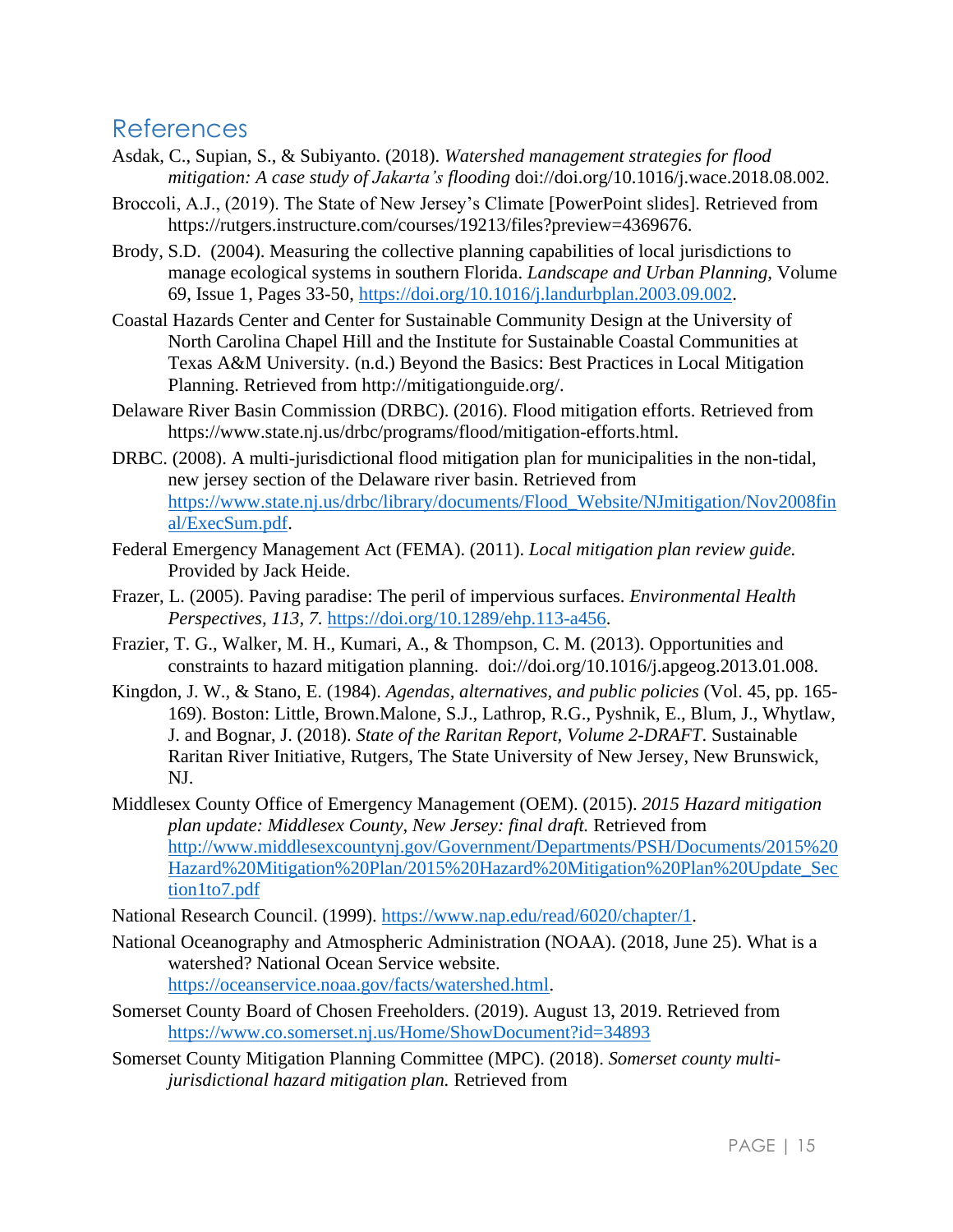[https://www.co.somerset.nj.us/government/public-health-safety/hazard](https://www.co.somerset.nj.us/government/public-health-safety/hazard-mitigation/hazard-mitigation-plan)[mitigation/hazard-mitigation-plan.](https://www.co.somerset.nj.us/government/public-health-safety/hazard-mitigation/hazard-mitigation-plan)

- Tetra Tech. (2015). *DMA 2000 hazard mitigation plan update-Morris County, New Jersey.* Retrieved from [https://oem.morriscountynj.gov/mitigation/fema-approved-2015](https://oem.morriscountynj.gov/mitigation/fema-approved-2015-mitigation-plan/) [mitigation-plan/.](https://oem.morriscountynj.gov/mitigation/fema-approved-2015-mitigation-plan/)
- Tetra Tech. (2016a). *Hunterdon county multi-jurisdictional hazard mitigation plan update: Volume I.* Retrieved from [http://www.co.hunterdon.nj.us/911/oem/mitigation/2016Plan.html.](http://www.co.hunterdon.nj.us/911/oem/mitigation/2016Plan.html)
- Tetra Tech. (2016b). *Mercer county multi-jurisdictional hazard mitigation plan: 2016 update: Volume I.* Retrieved from [http://www.mercercounty.org/home/showdocument?id=11274.](http://www.mercercounty.org/home/showdocument?id=11274)
- Union County Office of Emergency Management (OEM). (2016). *2016 hazard mitigation plan update: Union County, New Jersey: Final draft.* Retrieved from [http://ucnj.org/press](http://ucnj.org/press-releases/expired/2017/09/05/union-county-2016-hazard-mitigation-plan/)[releases/expired/2017/09/05/union-county-2016-hazard-mitigation-plan/.](http://ucnj.org/press-releases/expired/2017/09/05/union-county-2016-hazard-mitigation-plan/)
- URS Corporation (URS). (2014). *Multi-jurisdictional natural hazard mitigation plan: Monmouth, New Jersey.* Retrieved from [https://www.mcsonj.org/wp](https://www.mcsonj.org/wp-content/uploads/2015/06/Hazmat%20Mitigation%20Plan%20-%201%20-%20REDACTED.pdf)[content/uploads/2015/06/Hazmat%20Mitigation%20Plan%20-%201%20-](https://www.mcsonj.org/wp-content/uploads/2015/06/Hazmat%20Mitigation%20Plan%20-%201%20-%20REDACTED.pdf) [%20REDACTED.pdf.](https://www.mcsonj.org/wp-content/uploads/2015/06/Hazmat%20Mitigation%20Plan%20-%201%20-%20REDACTED.pdf)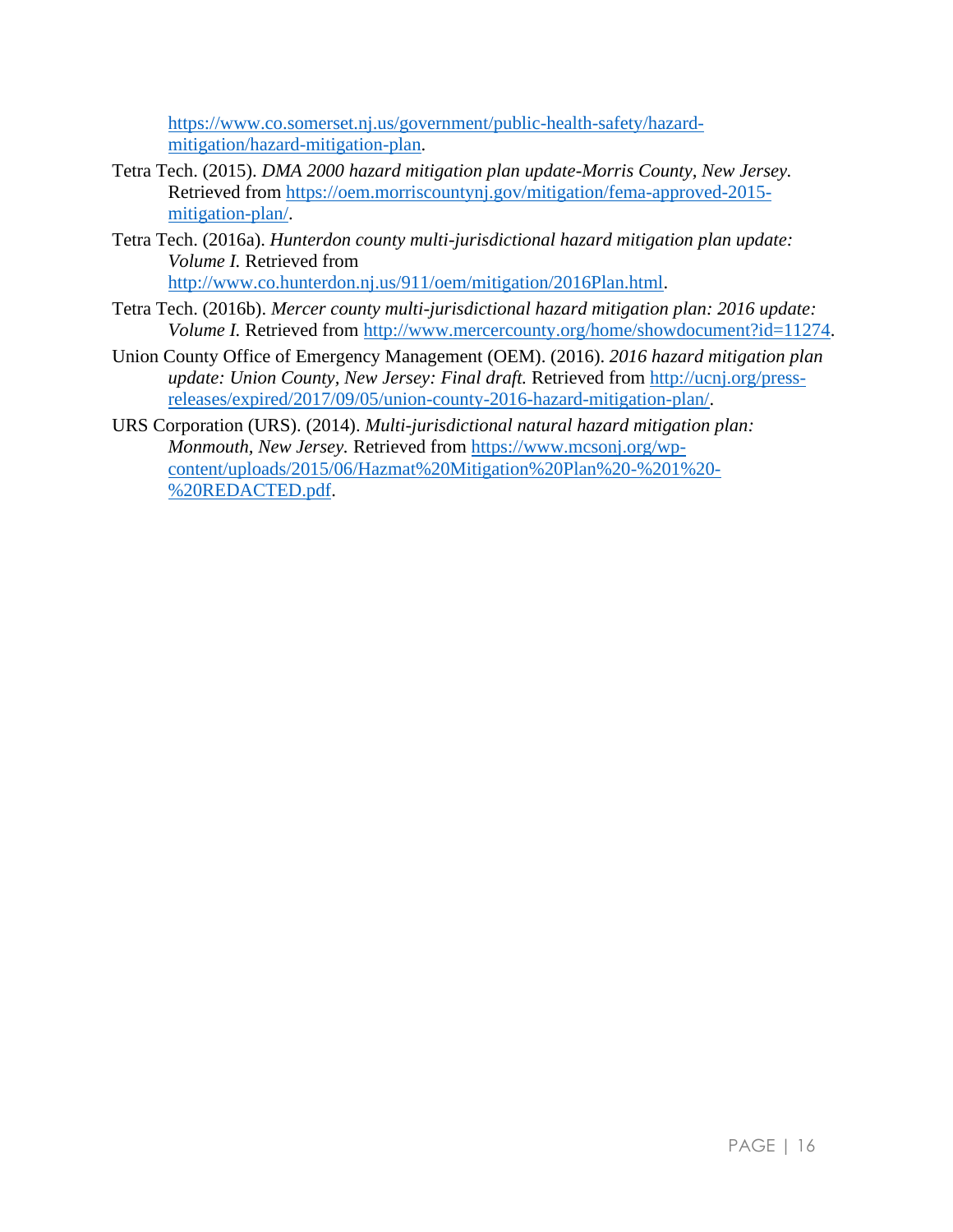# Appendix I: Interview Questions Group A– County Employees

A.1. In updating the County Hazard Mitigation Plan, does your county address flooding at a watershed level? (Could be yes, no, not sure; if yes, go to A.2; if no, go to A.3)

A.2. If so, what are some of your county's past successes in addressing flooding at a watershed level? Any areas of improvement for your county in addressing flooding at a watershed level?

A.3. What barriers may prevent your county from addressing flooding at watershed level? For reference, barriers could include a lack of information, lack of legal authority, lack of time, budget constraints, political or policy priorities, etc.

A.4. Are there any resources necessary to better address flooding at a watershed level? For reference, these resources could be scientific or technical expertise, accessible data tools, funding sources, etc.

A.5. In updating the County Hazard Mitigation Plan, does your county coordinate flood mitigation strategies with other counties or municipalities not within your county borders? (Could be yes, no, not sure; if yes, go to A.6; if no, go to A.7)

A.6. If so, what are some of your county's past successes in coordinating with other counties/non-county municipalities on flood mitigation actions? Any areas of improvement for your county in coordinating with other counties/non-county municipalities on flood mitigation actions?

A.7. What barriers may prevent your county from coordinating with other jurisdictions on flood mitigation actions? Again, barriers could include a lack of information, lack of legal authority, lack of time, budget constraints, political or policy priorities, etc.

A.8. Are there any resources necessary to better coordinate with other jurisdictions on flood mitigation actions? Again, these resources could be scientific or technical expertise, accessible data tools, funding sources, etc.

A.9. In updating the County Hazard Mitigation Plan, does your county consider future conditions such as changing climate conditions and future development patterns (increased impervious surface cover, water use, etc.)?

A.10. What are some past successes for your county in considering future conditions? Any areas of improvement for your county in considering future conditions?

A.11. What barriers may prevent your county from considering future conditions? Are there any resources necessary to better consider future conditions?